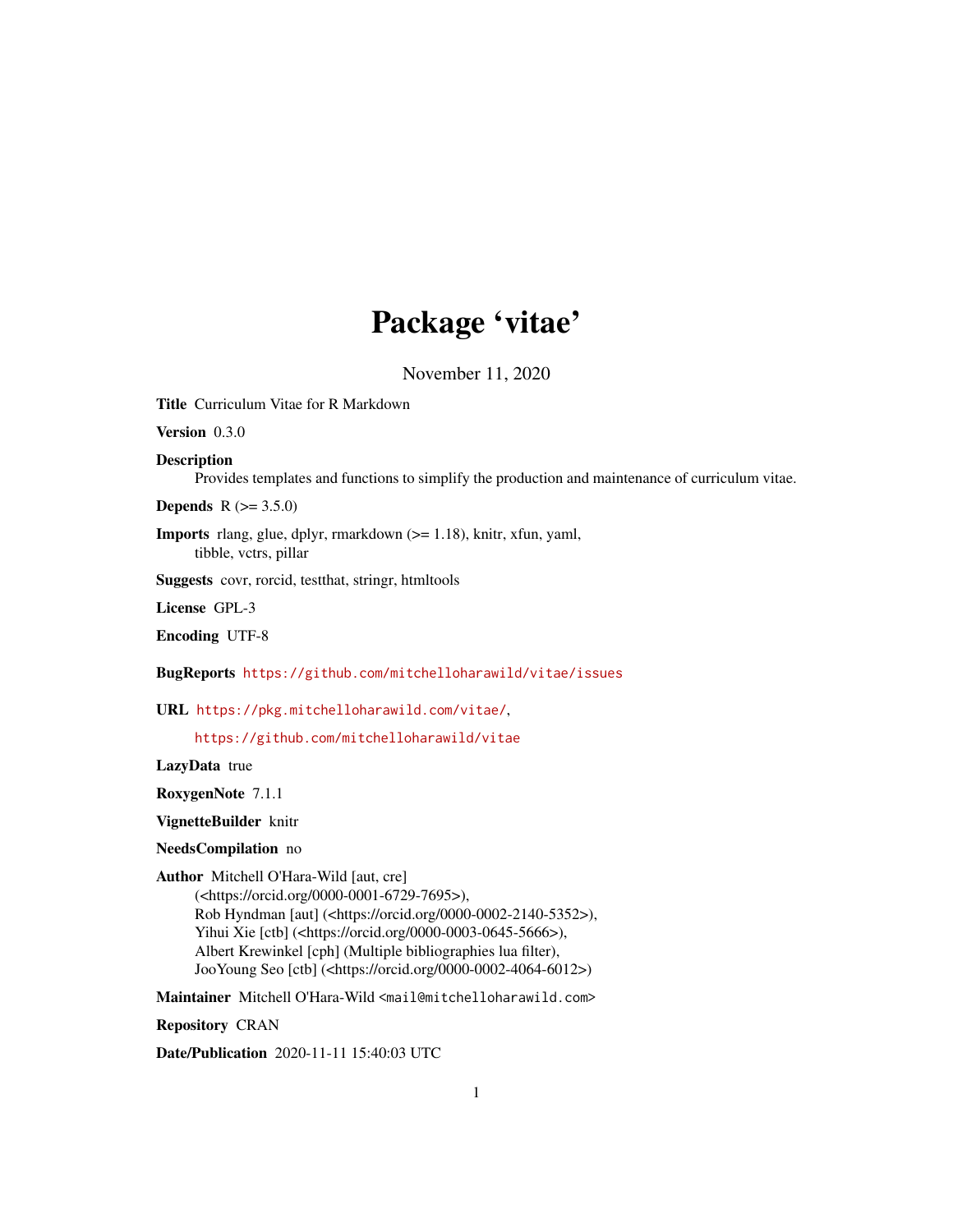# <span id="page-1-0"></span>R topics documented:

# **Index** [6](#page-5-0) **6**

awesomecv *Output formats for CVs*

# Description

Each function is a wrapper for [cv\\_document](#page-4-1) to produce curriculum vitae

# Usage

```
awesomecv(..., latex_engine = "xelatex")
hyndman(...)
latexcv(..., theme = c("classic", "modern", "rows", "sidebar", "two_column"))
moderncv(
  ...,
 theme = c("casual", "classic", "oldstyle", "banking", "fancy"),
 latex_engine = "pdflatex"
)
```
twentyseconds(...)

# Arguments

| $\cdot$ $\cdot$ $\cdot$ | Arguments passed to cv_document.                                                             |
|-------------------------|----------------------------------------------------------------------------------------------|
| latex_engine            | LaTeX engine for producing PDF output. Options are "pdflatex", "lualatex", and<br>"xelatex". |
| theme                   | The theme used for the template.                                                             |

# Value

An R Markdown output format object.

# Author(s)

Mitchell O'Hara-Wild and Rob J Hyndman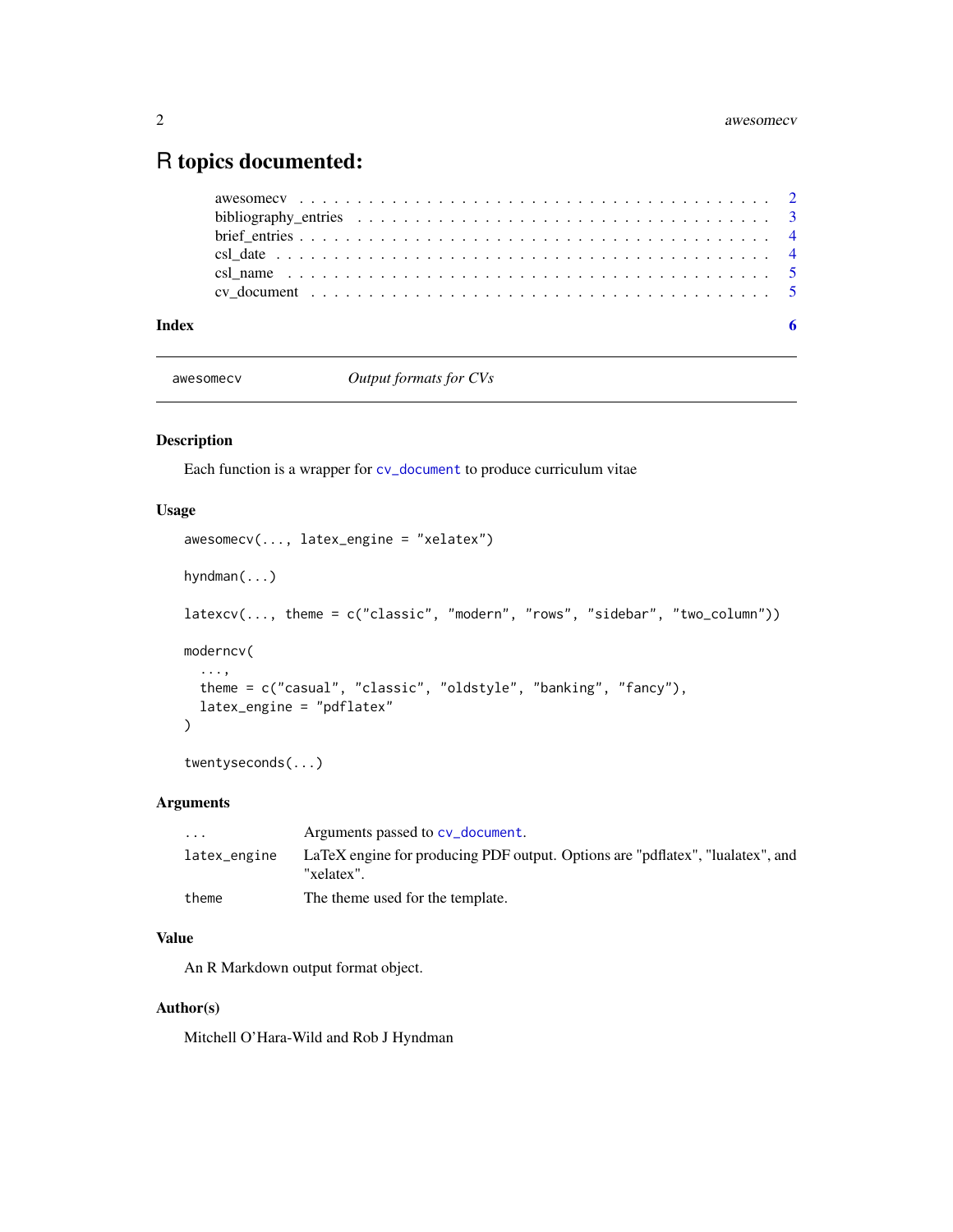#### <span id="page-2-0"></span>Description

Given a bibliography file, this function will generate bibliographic entries for one or more types of bib entry.

# Usage

```
bibliography_entries(file, startlabel = NULL, endlabel = NULL)
```
# Arguments

| file       | A path to a bibliography file understood by $r$ markdown::pandoc_citeproc_convert(). |
|------------|--------------------------------------------------------------------------------------|
| startlabel | Defunct.                                                                             |
| endlabel   | Defunct.                                                                             |

# Value

A dataset representing the bibliographic entries, suitable for generating a reference section in a document.

# Author(s)

Rob J Hyndman & Mitchell O'Hara-Wild

# Examples

```
# Create a bibliography from a set of packages
bib <- tempfile(fileext = ".bib")
knitr::write_bib(c("vitae", "tibble"), bib)
# Import the bibliography entries into a CV
bibliography_entries(bib)
# The order of these entries can be customised using 'dplyr::arrange()'
bibliography_entries(bib) %>%
  arrange(desc(title))
# For more complex fields like author, you can also sort by component fields.
# For example, use `author$family` to sort by family names.
bibliography_entries(bib) %>%
  arrange(desc(author$family))
```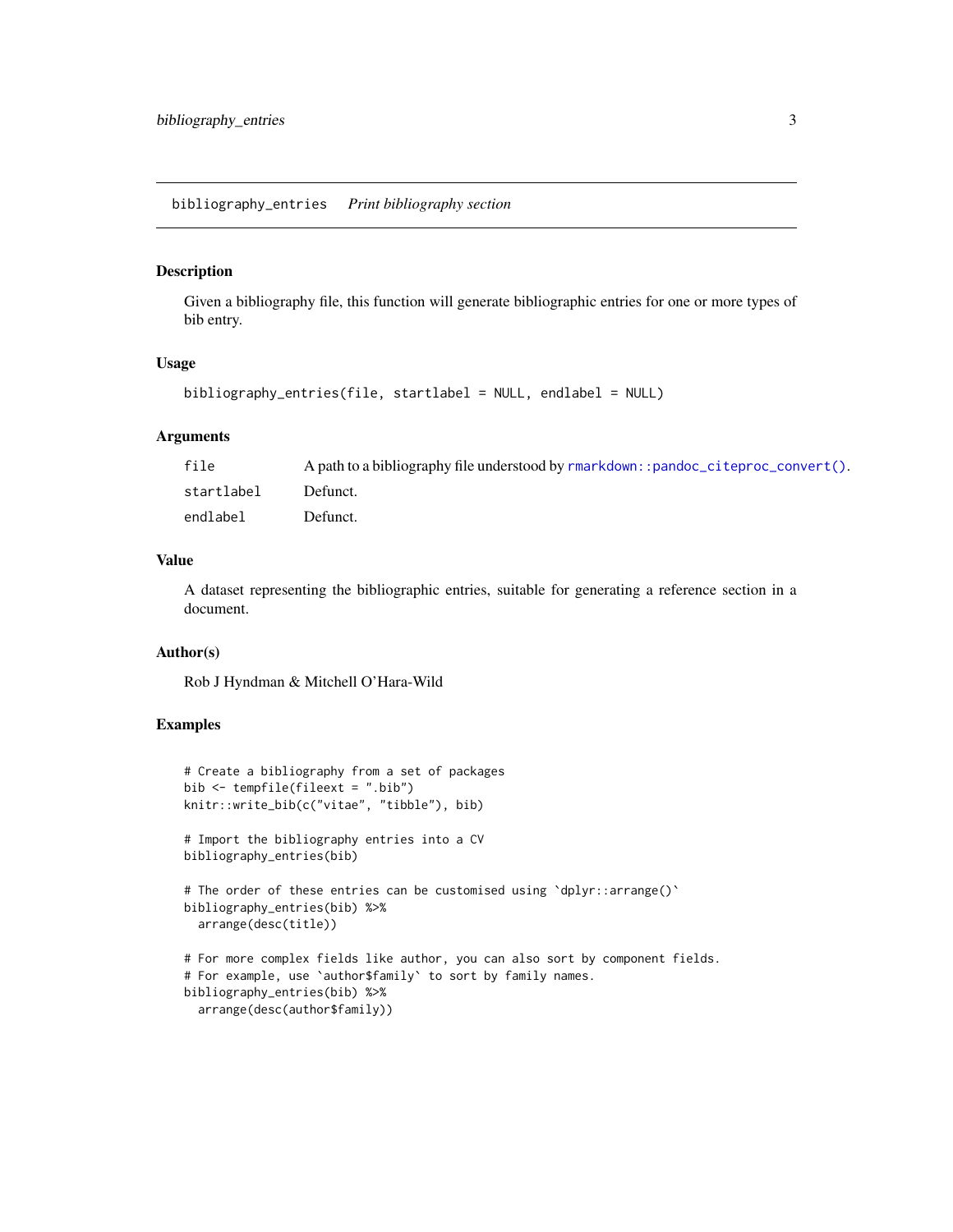<span id="page-3-0"></span>brief\_entries *CV entries*

# Description

This function accepts a data object (such as a tibble) and formats the output into a suitable format for the template used. The inputs can also involve further calculations, which will be done using the provided data.

# Usage

```
brief_entries(data, what, when, with, .protect = TRUE)
```

```
detailed_entries(data, what, when, with, where, why, .protect = TRUE)
```
# Arguments

| data     | A data. frame or tibble.                                                                                                                                       |
|----------|----------------------------------------------------------------------------------------------------------------------------------------------------------------|
| what     | The primary value of the entry (such as workplace title or degree).                                                                                            |
| when     | The time of the entry (such as the period spent in the role).                                                                                                  |
| with     | The company or organisation.                                                                                                                                   |
| .protect | When TRUE, inputs to the previous arguments will be protected from being<br>parsed as LaTeX code.                                                              |
| where    | The location of the entry.                                                                                                                                     |
| why      | Any additional information, to be included as dot points. Each entry for why is<br>provided in long form (where the what, when, with, and where is duplicated) |

# Details

All non-data inputs are optional, and will result in an empty space if omitted.

| csl |  | date |  |
|-----|--|------|--|
|     |  |      |  |
|     |  |      |  |

A list of dates conforming to the CSL schema

# Description

This class provides helper utilities to display, sort, and select attributes from a date in the CSL format.

#### Usage

csl\_date(x)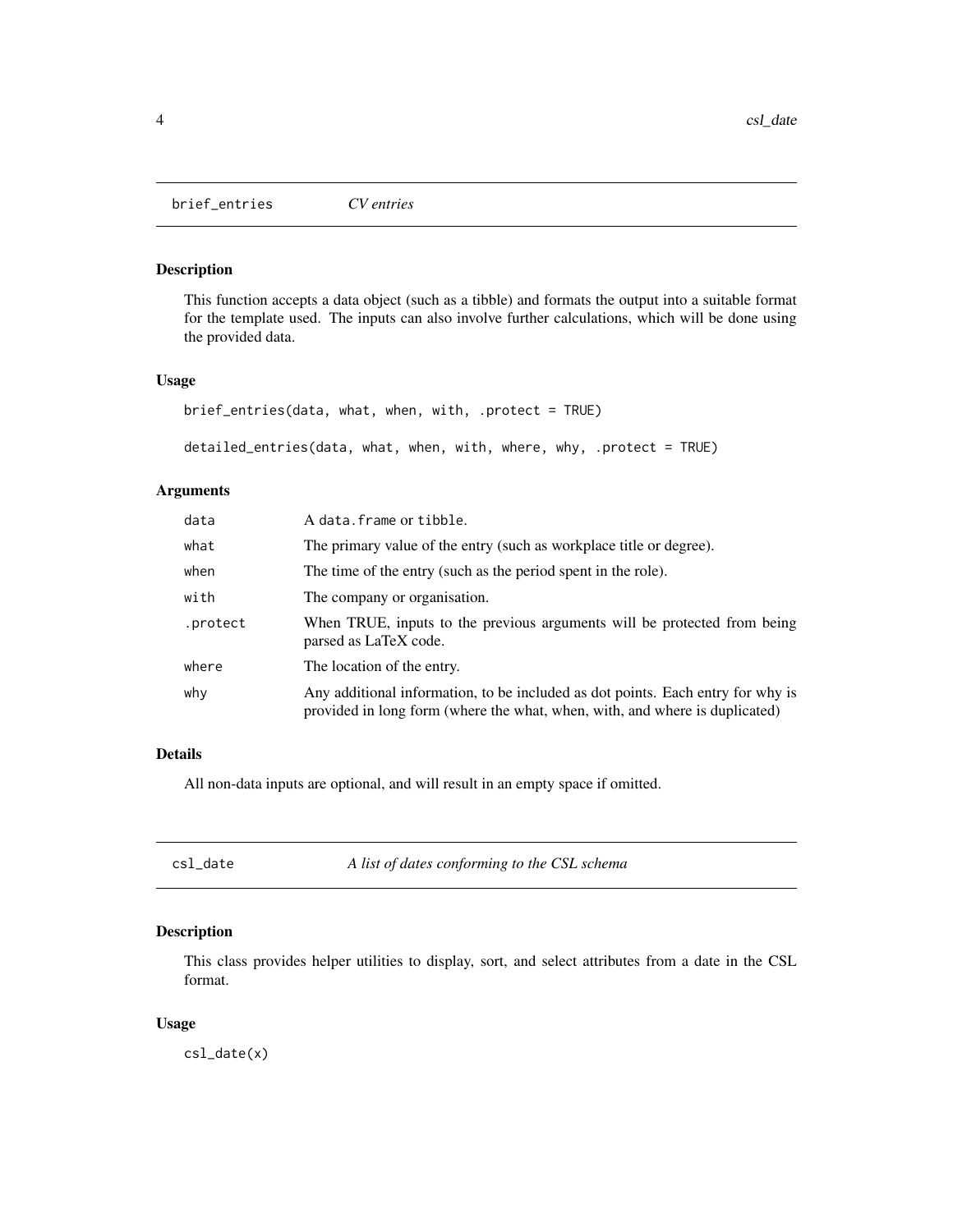#### <span id="page-4-0"></span>csl\_name 5

#### Arguments

x A list of dates conforming to the structure outlined in the CSL schema

#### See Also

<https://citeproc-js.readthedocs.io/en/latest/csl-json/markup.html#date-fields>

csl\_name *A list of names conforming to the CSL schema*

# Description

This class provides helper utilities to display, sort, and select attributes from a name in the CSL format.

# Usage

csl\_name(x)

#### Arguments

x A list of names conforming to the structure outlined in the CSL schema

# See Also

<https://citeproc-js.readthedocs.io/en/latest/csl-json/markup.html#name-fields>

<span id="page-4-1"></span>cv\_document *Output format for vitae*

# Description

This output format provides support for including LaTeX dependencies and bibliography entries in extension of the rmarkdown::pdf\_document() format.

#### Usage

cv\_document(..., pandoc\_args = NULL, pandoc\_vars = NULL)

# Arguments

| .           | Arguments passed to rmarkdown::pdf document().    |
|-------------|---------------------------------------------------|
| pandoc_args | Additional command line options to pass to pandoc |
| pandoc_vars | Pandoc variables to be passed to the template.    |